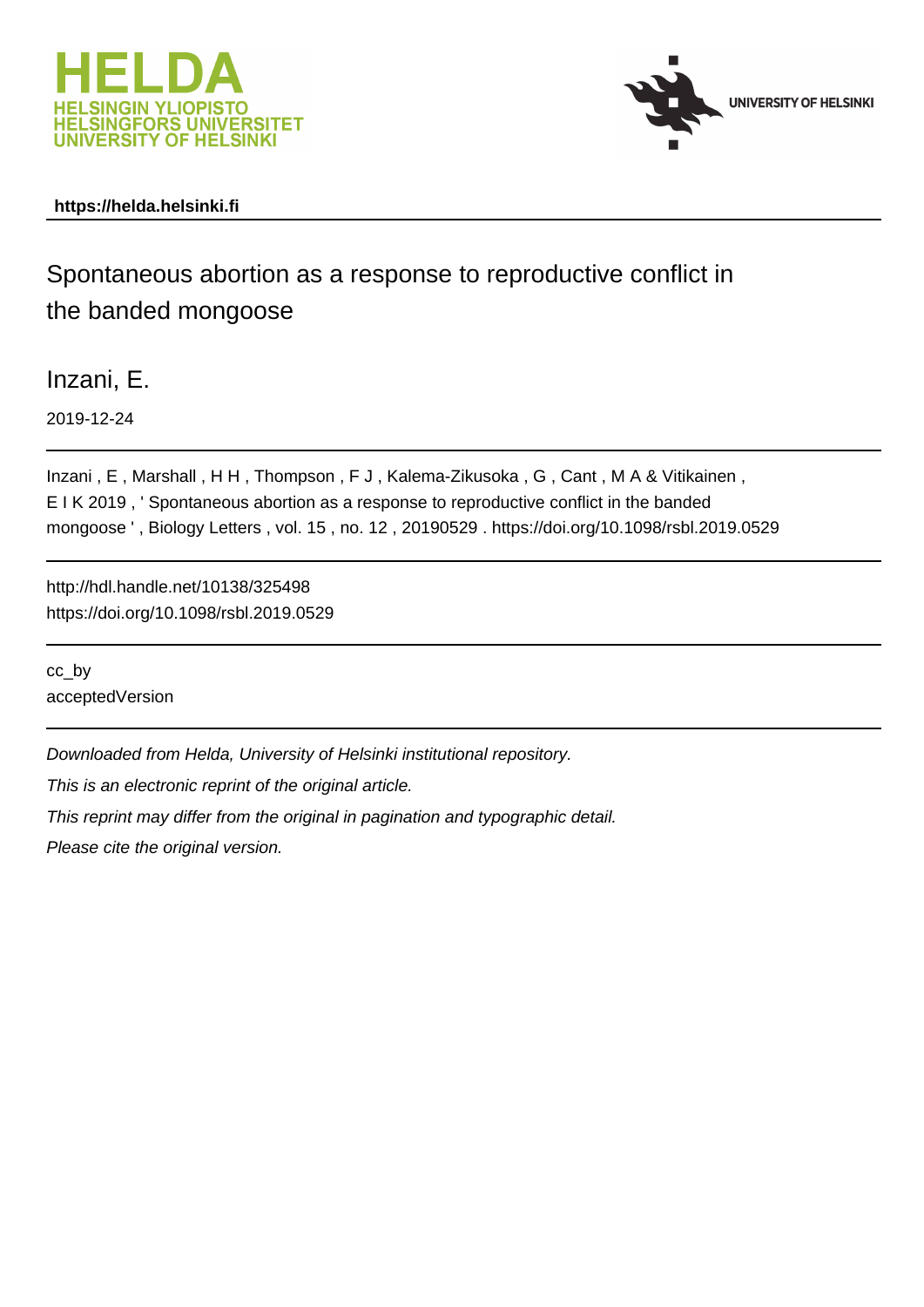

## **Spontaneous abortion as a response to reproductive conflict in the banded mongoose**

| Journal:                         | <b>Biology Letters</b>                                                                                                                                                                                                                                                                                                                                                                                                                                                                                                                                                                                                                                       |
|----------------------------------|--------------------------------------------------------------------------------------------------------------------------------------------------------------------------------------------------------------------------------------------------------------------------------------------------------------------------------------------------------------------------------------------------------------------------------------------------------------------------------------------------------------------------------------------------------------------------------------------------------------------------------------------------------------|
| Manuscript ID                    | RSBL-2019-0529.R2                                                                                                                                                                                                                                                                                                                                                                                                                                                                                                                                                                                                                                            |
| Article Type:                    | Research                                                                                                                                                                                                                                                                                                                                                                                                                                                                                                                                                                                                                                                     |
| Date Submitted by the<br>Author: | 05-Nov-2019                                                                                                                                                                                                                                                                                                                                                                                                                                                                                                                                                                                                                                                  |
| Complete List of Authors:        | Inzani, Emma; University of Exeter Centre for Ecology and Conservation<br>Marshall, Harry; University of Roehampton, Department of Life Sciences;<br>University of Exeter Centre for Ecology and Conservation<br>Thompson, Faye; University of Exeter Centre for Ecology and<br>Conservation<br>Cant, Michael; University of Exeter Centre for Ecology and Conservation<br>Kalema-Zikusoka, Gladys; Conservation Through Public Health<br>Vitikainen, Emma; University of Helsinki, Organismal and Evolutionary<br>Biology research programme, Faculty of Biological and Environmental<br>Sciences; University of Exeter Centre for Ecology and Conservation |
| Subject:                         | Ecology < BIOLOGY, Evolution < BIOLOGY, Behaviour < BIOLOGY                                                                                                                                                                                                                                                                                                                                                                                                                                                                                                                                                                                                  |
| Categories:                      | Evolutionary Biology                                                                                                                                                                                                                                                                                                                                                                                                                                                                                                                                                                                                                                         |
| Keywords:                        | banded mongoose, abortion, female reproductive competition,<br>cooperative species, reproductive suppression                                                                                                                                                                                                                                                                                                                                                                                                                                                                                                                                                 |
|                                  |                                                                                                                                                                                                                                                                                                                                                                                                                                                                                                                                                                                                                                                              |
|                                  |                                                                                                                                                                                                                                                                                                                                                                                                                                                                                                                                                                                                                                                              |

Manuscripts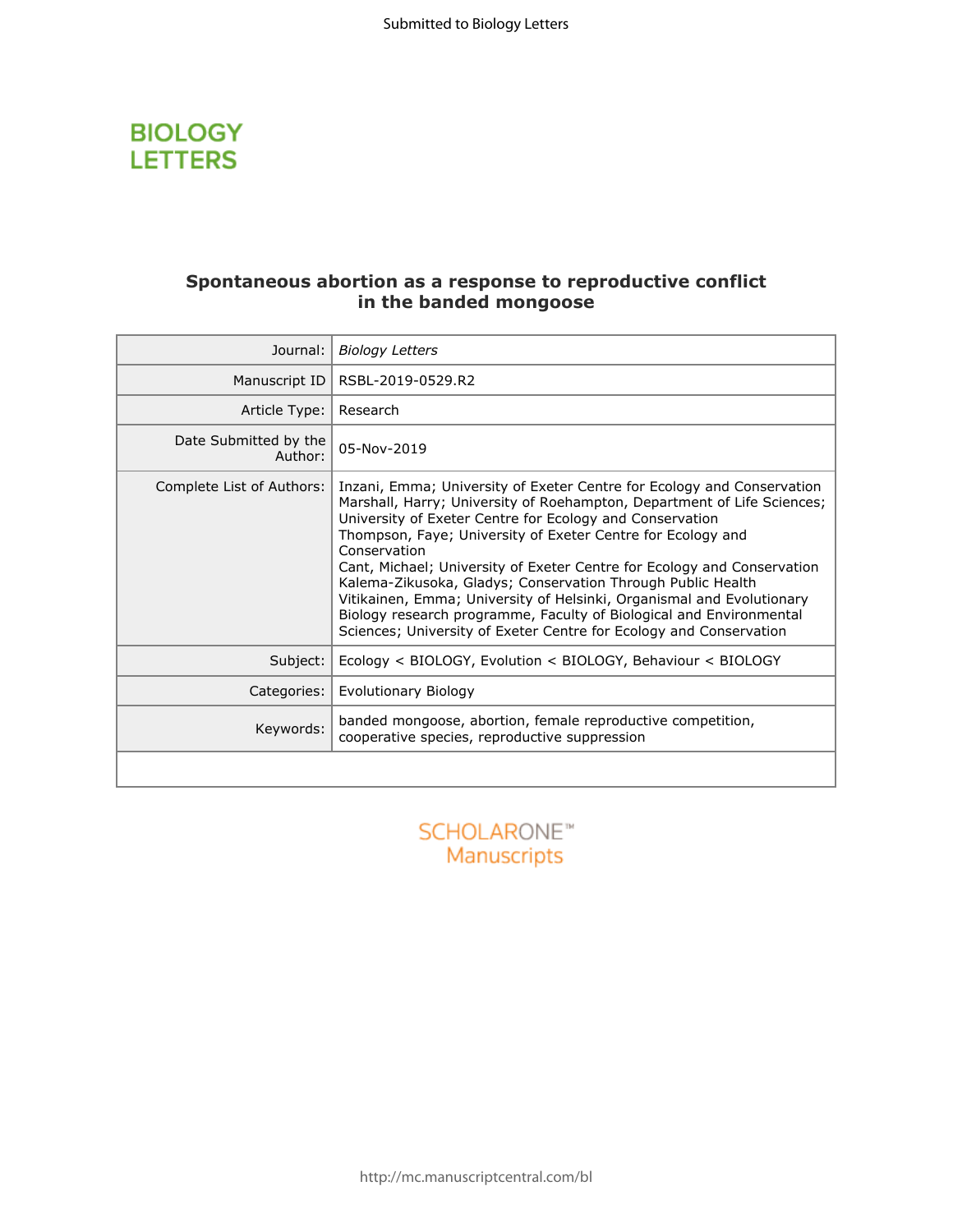#### **Author-supplied statements**

Relevant information will appear here if provided.

#### *Ethics*

*Does your article include research that required ethical approval or permits?:* Yes

#### *Statement (if applicable):*

A previous study found no adverse effects of trapping and anaesthesia on pregnant females [31], and all methods were carried out in accordance with the Association for the Study of Animal Behaviour (ASAB) guidelines. All field work was conducted under permissions from Uganda Wildlife Authority (UWA) and Uganda National Council for Science and Technology (UNCST), and animal research methods approved by the ethical review panel of the University of Exeter.

#### *Data*

For the data, code and materials supporting yinder the data code and materials supporting yinder and the secript are available on Figshare, at<br>Secript are available on Figshare, at<br>pompeting interests<br>of data available. *It is a condition of publication that data, code and materials supporting your paper are made publicly available. Does your paper present new data?:* Yes

*Statement (if applicable):* Data supporting this manuscript are available on Figshare, at https://doi.org/10.6084/m9.figshare.5572408.v1

#### *Conflict of interest*

I/We declare we have no competing interests

*Statement (if applicable):* CUST\_STATE\_CONFLICT :No data available.

#### *Authors' contributions*

This paper has multiple authors and our individual contributions were as below

#### *Statement (if applicable):*

MC and EI conceived the study and designed it with guidance from GKZ. EI, EV, HM and FT conducted and interpreted analyses. EI, EV and MC prepared the manuscript and GKZ, HM and FT contributed with critical revising; all authors approved the final version and agree to be held accountable for the content therein.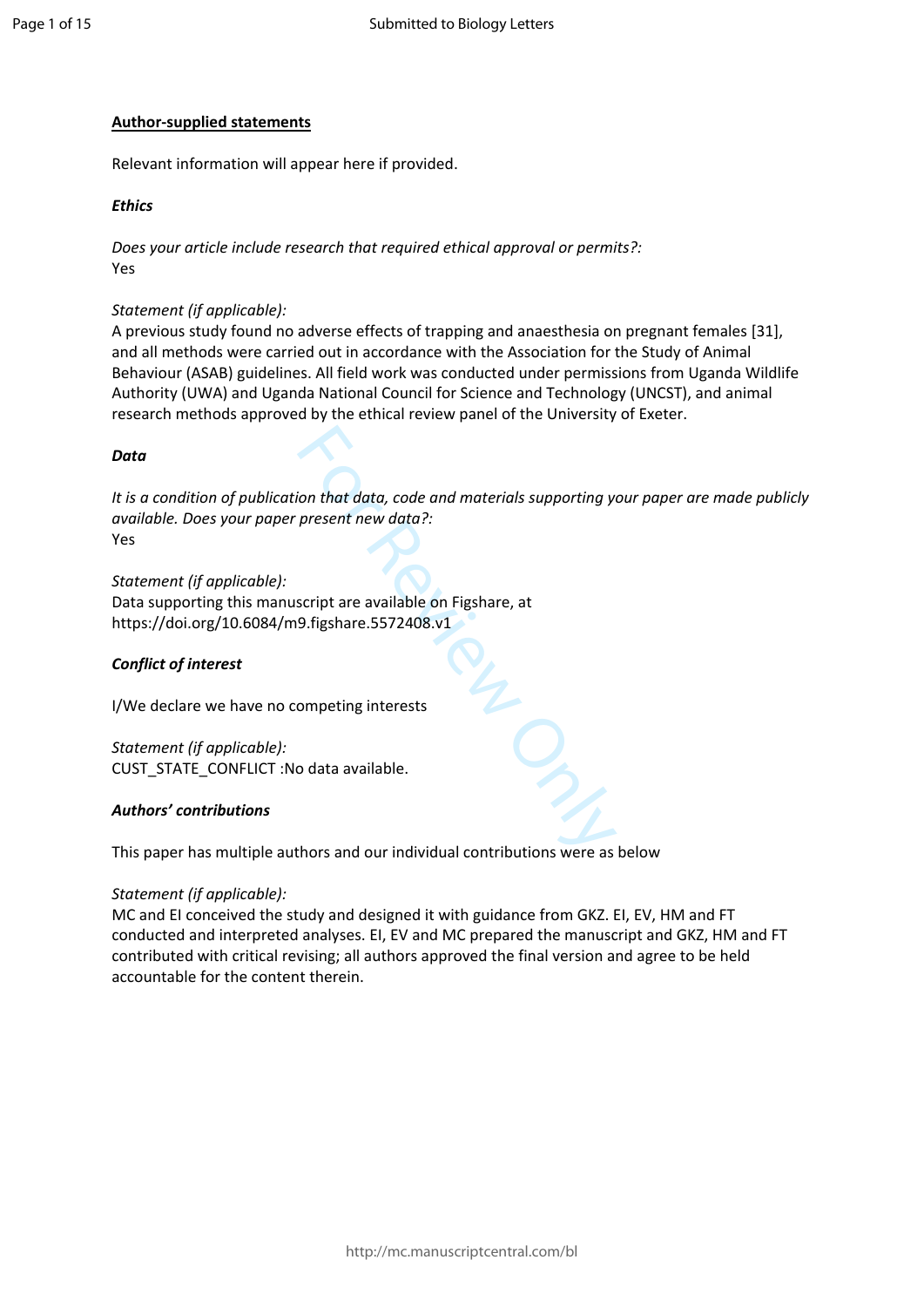# **Spontaneous abortion as a response to reproductive conflict in the banded mongoose**

**E. Inzani<sup>1</sup> , H. H. Marshall1,2, F.J. Thompson<sup>1</sup> , G. Kalema-Zikusoka<sup>3</sup> , M.A. Cant<sup>1</sup> & E.I.K. Vitikainen1,4\***

- 
- Address:
- 1. Centre for Ecology and Conservation, Penryn Campus, University of Exeter, UK
- 2. Centre for Research in Ecology, Evolution and Behaviour, University of Roehampton, UK
- 3. Conservation Through Public Health, Entebbe, Uganda
- 4. Organismal and Evolutionary Biology research programme, Faculty of Biological and
- Environmental Sciences, University of Helsinki, Finland
- \*Corresponding author: emma.vitikainen@helsinki.fi
- 
- **Abstract**
- 

For Review Only When breeding females compete for limited resources, the intensity of this reproductive conflict can determine whether the fitness benefits of current reproductive effort exceed the potential costs to survival and future fertility. In group-living species, reproductive competition can occur through post- natal competition among the offspring of co-breeding females. Spontaneous abortion could be a response to such competition, allowing females to curtail reproductive expenditure on offspring that 20 are unlikely to survive and to conserve resources for future breeding opportunities. We tested this hypothesis using long-term data on banded mongooses, *Mungos mungo*, in which multiple females 22 within a group give birth synchronously to a communal litter that is cared for by other group members. As predicted, abortions were more likely during dry periods when food is scarce, and in breeding attempts with more intense reproductive competition. Within breeding events, younger, lighter females carrying smaller fetuses were more likely to abort, particularly those that were also of lower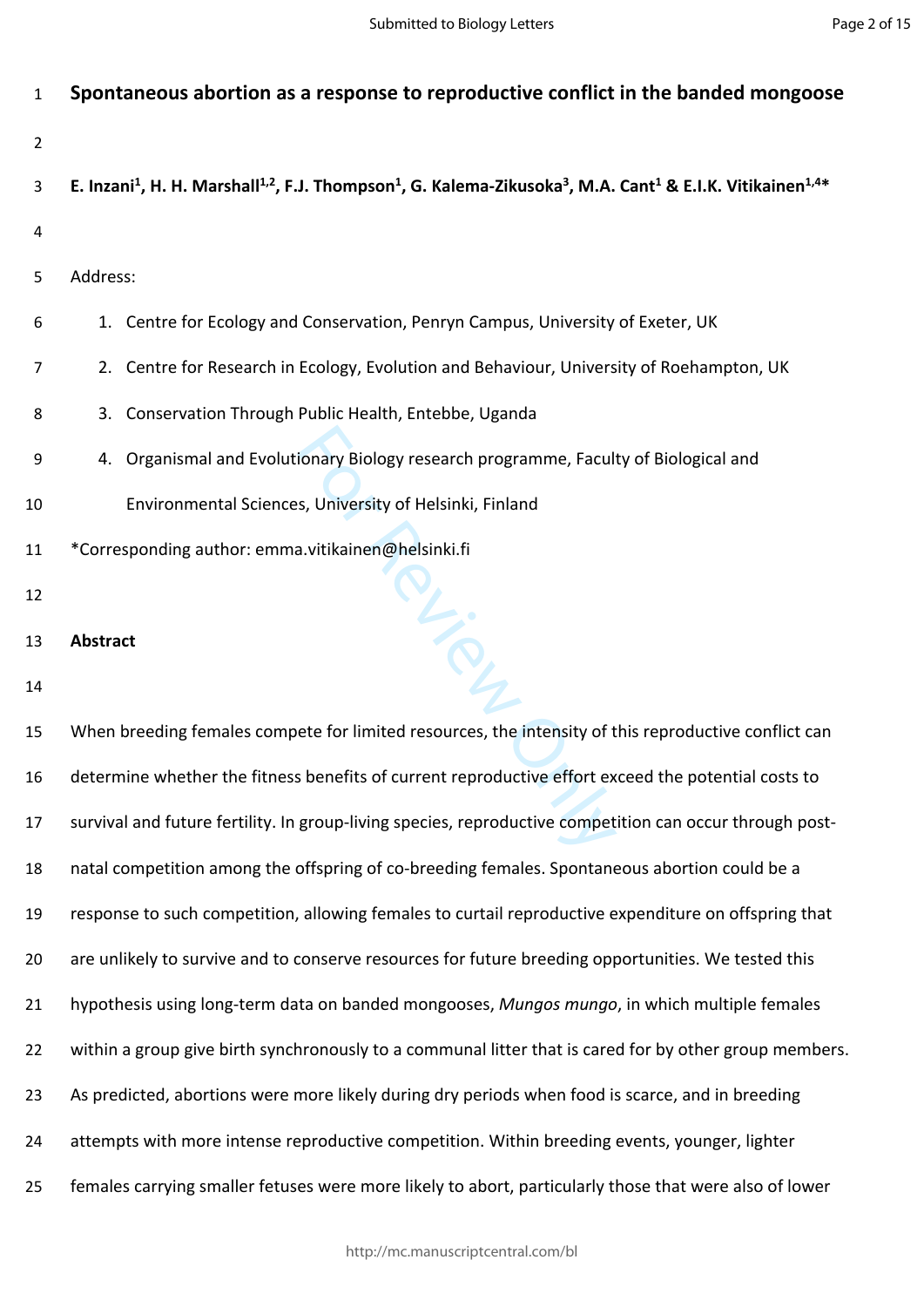- 26 rank. Our results suggest that abortion may be a means by which disadvantaged females conserve
- 27 resources for future breeding attempts in more benign conditions, and highlight that female
- 28 reproductive competition may be resolved long before the production of offspring.
- 29
- 30 **Keywords:** banded mongoose, abortion, female reproductive competition, cooperative species,
- 31 reproductive suppression

For Review Only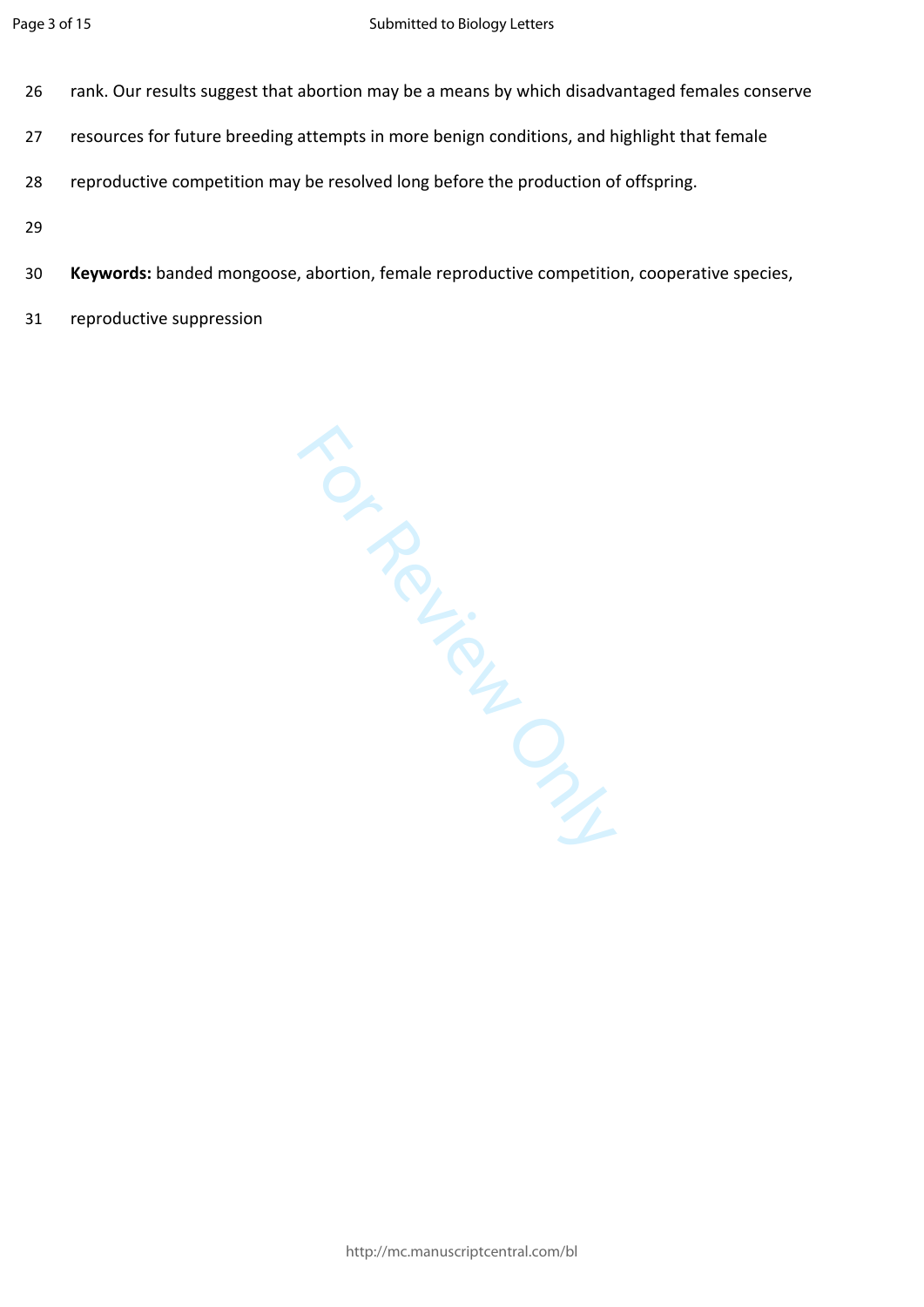**Introduction**

| 34 | Female reproductive conflict, that is, competition over the distribution of reproduction among females  |
|----|---------------------------------------------------------------------------------------------------------|
| 35 | in a social unit, is typically more subtle than male-male competition and hence easily overlooked [1].  |
| 36 | Yet females use a variety of strategies to compete over access to and control of resources essential to |
| 37 | the survival and reproductive success of their offspring. In reindeer (Rangifer tarandus), for example, |
| 38 | dominant females monopolize access to superior foraging patches, gain weight during the winter, and     |
| 39 | consequently breed earlier and more often, producing calves that grow faster than those of              |
| 40 | subordinate females [2]. Cooperatively breeding animals exhibit more overt forms of competition,        |
| 41 | whereby dominant females and other non-breeding subordinate females aggressively suppress               |
| 42 | subordinate female reproduction through direct aggression and infanticide [3].                          |
| 43 |                                                                                                         |
| 44 | Spontaneous abortion in response to social cues can be a strategy for a female to save time and         |
| 45 | resources, in order to raise future offspring with better survival probabilities [4]. For example, in   |
| 46 | rodents, females commonly abort or reabsorb fetuses in the presence of a new unknown male ('The         |
| 47 | Bruce effect' [5,6]). Spontaneous abortions have also been found to increase in wild female geladas     |
| 48 | (Theropithecus gelada) if the dominant male in the group is replaced [7]. We investigated whether       |
| 49 | patterns of abortion reflect the intensity of reproductive conflict in wild banded mongooses (Mungos    |
| 50 | mungo) in which offspring of several females compete for food and access to adult helpers or 'escorts'  |
| 51 | in communal litters [8]. We made two predictions. First, we predicted that abortion should be more      |
| 52 | frequent in breeding attempts with more intense reproductive competition, as measured by female         |
| 53 | group size and resource abundance. Second, within breeding attempts, we predicted that lower-rank       |
| 54 | females, females in poorer condition and those with smaller fetuses should be more likely to            |
|    |                                                                                                         |

spontaneously abort, particularly when competition is high [8,9].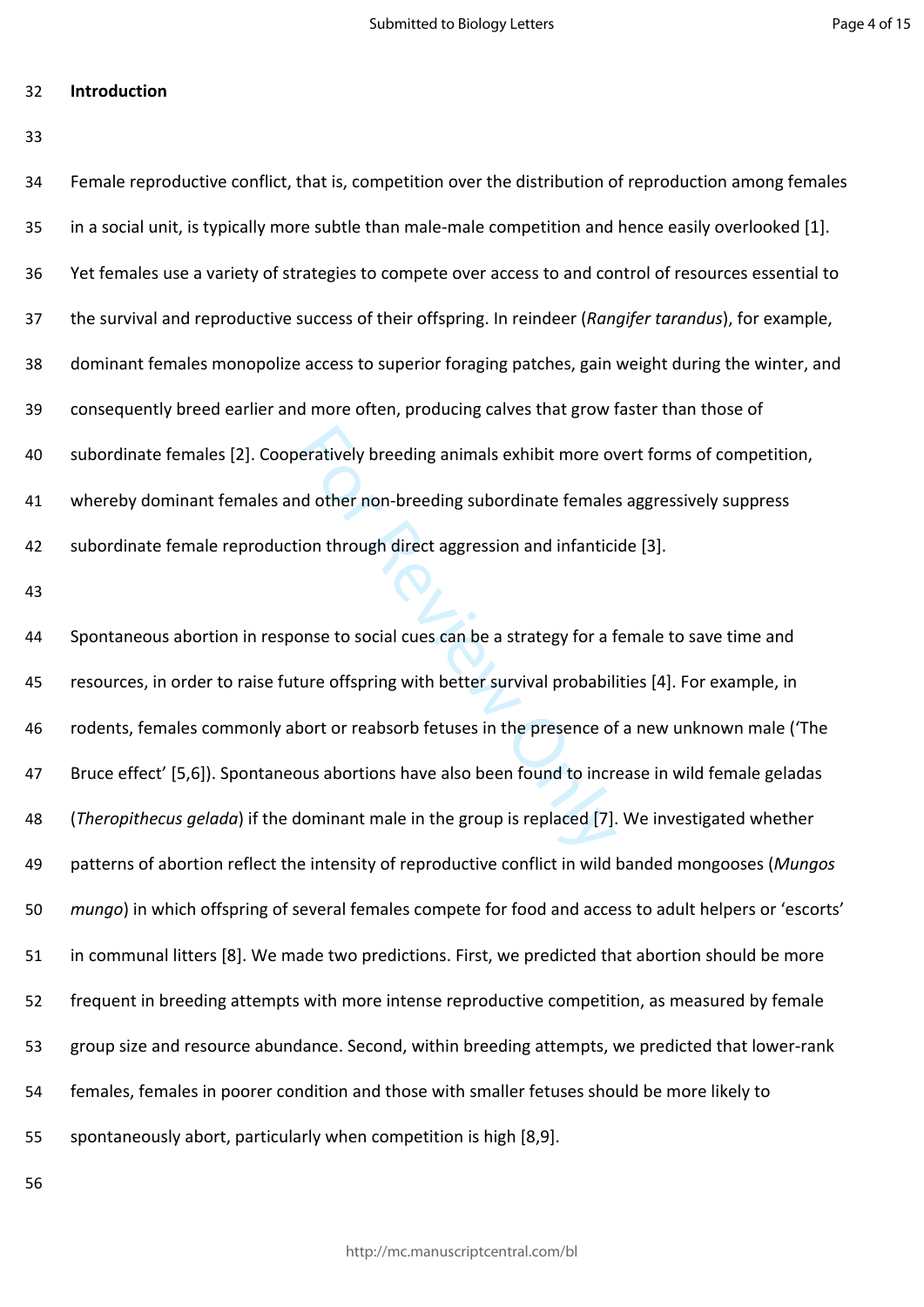| I<br>۰.<br>v |  |
|--------------|--|

### **Methods**

- 
- *Study population*

ortion dates. Pregnancy was confirmed by<br>
ing routine capture, and parturition and al<br>
hody shape and weight (for details of captu<br>
ifirmed pregnancies that lasted < 60 days (<br>
There were also 9 direct observations of s<br>
d We collected data from a wild population of banded mongooses living on and around the Mweya 62 Peninsula, Queen Elizabeth National Park, Uganda (0°12'S, 29°54'E) between September 1999 and February 2015. For a detailed description of the climate, habitat and the population see [10]. All individuals in the population are individually identified and groups were visited daily to determine pregnancy, parturition and abortion dates. Pregnancy was confirmed by ultrasound scans and palpation of the abdomen during routine capture, and parturition and abortion detected from subsequent rapid changes in body shape and weight (for details of capture and anaesthesia see [11]). Abortions were defined as confirmed pregnancies that lasted < 60 days (mean gestation period [12]) and produced no viable pups. There were also 9 direct observations of spontaneous abortion of unviable neonates. In the banded mongoose, groups of individuals are periodically evicted from their natal group and the violent eviction events are known to increase the risk of abortion [13]. Therefore, to focus on spontaneous pregnancy loss, abortions from breeding attempts where an eviction event occurred were excluded from these analyses.

#### *Predictors of abortion*

 Rainfall in the study site correlates with invertebrate abundance (e.g. [14]) so cumulative rainfall for 60 days before the birth of the communal litter was used as a proxy for resource abundance during gestation. In the banded mongoose, pups born in communal litters compete for helpers postnatally, and the breeding success of dominant females declines with increasing female group size [15]. Probability of violent evictions where older females expel younger females also increases with group

81 size [15, 16], and the per capita reproductive success of the remaining females increases after eviction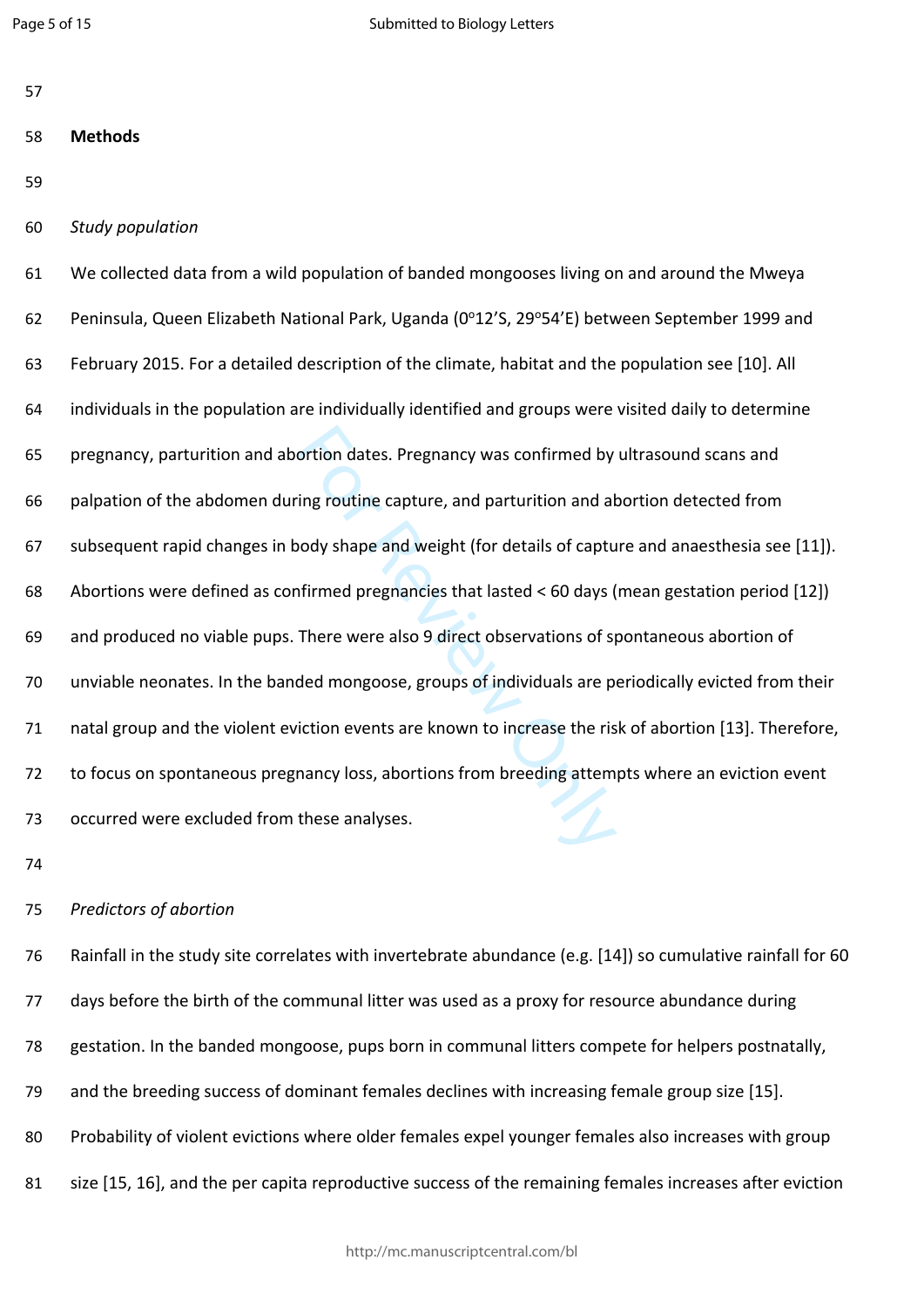events [17], so the number of adult (>1 years old) females was used as a proxy of the intensity of reproductive competition. Ranked age (range 1-11, 1 = oldest female in the group) which describes vulnerability to eviction [9] was used as proxy of dominance status, by dividing it by the number of 85 adult females in the group to get a relative rank score (range 0.09-1) that is comparable across different group sizes. Adult weight varies with rainfall and availability of invertebrate prey (e.g. [18]) 87 and it predicts survival [18] as well as competitive ability [19], so female weight on the closest weighing event prior to the estimated conception date was used as a proxy for female condition. Fetus size was measured from ultrasound scans (see [19] and ESM) for the subset of data where this was available.

#### *Statistical analyses*

males and breeding attempts, so in order<br>ee stages (see ESM for full details, and [20]<br>at whether any abortions occurred in a br<br>ups; breeding events where an eviction occ<br>and female group size as predictors; fema<br>possible Available data varied across females and breeding attempts, so in order to maximise sample size the analysis was conducted in three stages (see ESM for full details, and [20] for the full datasets used in 94 the analyses). First, we looked at whether any abortions occurred in a breeding event (Y/N, N = 461 communal litters from 18 groups; breeding events where an eviction occurred were left out), with rainfall during gestation (mm) and female group size as predictors; female group size was also fitted as a quadratic term, to allow for possible negative effects of both small and large group size on probability of abortion. Second, we looked at individual level predictors of a particular female aborting (Y/N) in 207 confirmed pregnancies from 93 females in 8 social groups, within the 57 litters in which abortions occurred and for which we had complete data for the predictor variables: female weight at conception (g), relative age rank, primiparity (Y/N), number of females, and rainfall during gestation (mm). We included two-way interactions between weight and rainfall, female group size and rank, to test for condition-specific effects of resource levels and competitive environment. Third, we ran a separate 104 model of whether a particular female aborted  $(Y/N)$ , with average fetus size (mm<sup>2</sup>), relative age rank, number of females and two-way interactions between weight and rank, weight and female group size, and weight and fetus size as predictors, in the subset of data (76 pregnancies from 17 females, 8 litters,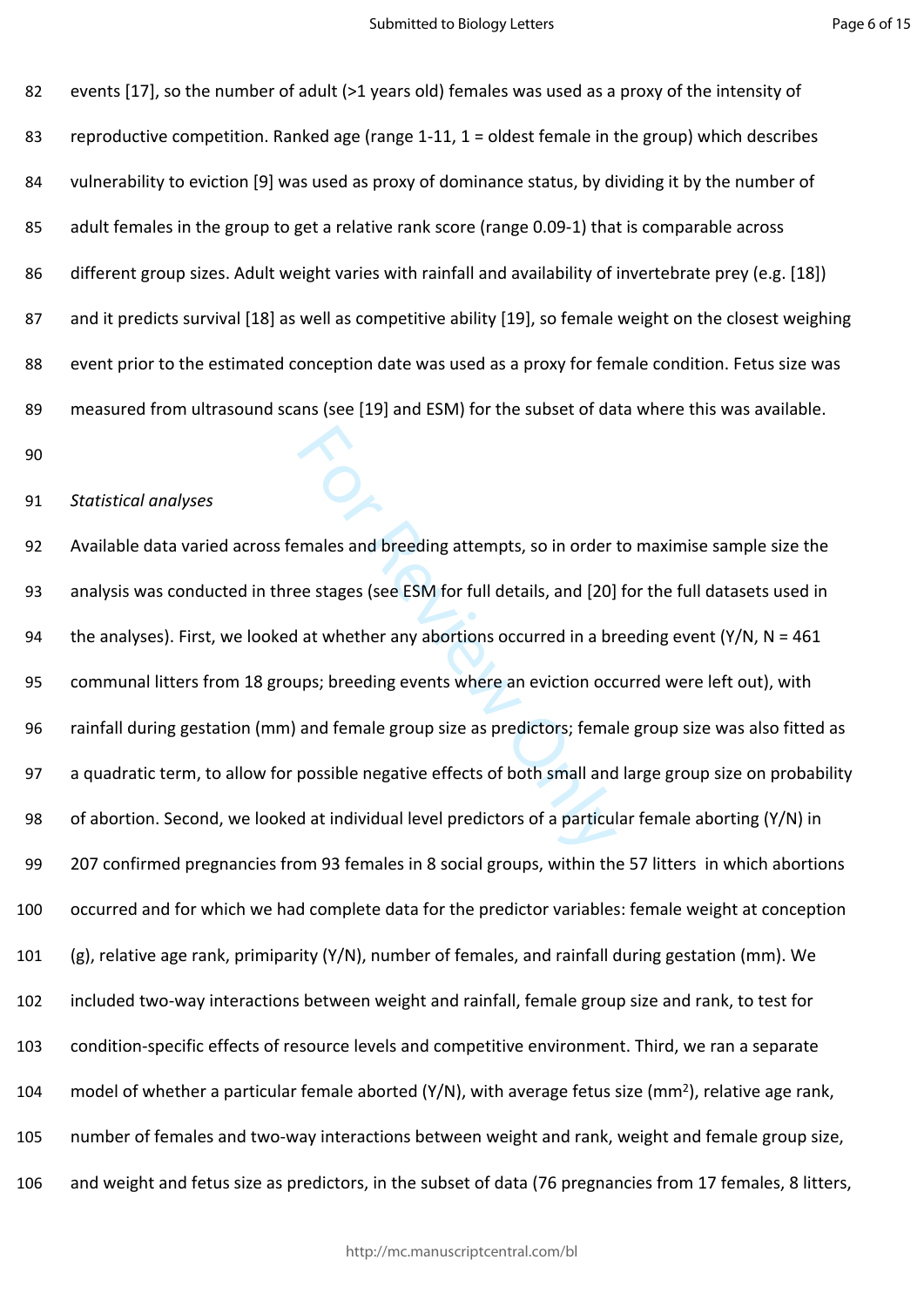Implified Contraction Contraction 6 groups) where fetus size measurements were available; fetus gestational age was included as a covariate to control for capture at different times during pregnancy. Generalised linear mixed models (GLMMs) with a binomial error structure and logit link function were fitted using lme4 package [21] in R version 3.1.0 [22]. Group was included as a random factor in all analyses, and female and litter identity in the individual level analyses (see ESM for details). The significance of each fixed effect was assessed by comparing the likelihood ratio of the maximal model to that of the model without the fixed effect [21]. Non-significant interactions were removed to allow the significance of the main effects to be tested [23], but models were not simplified further, to avoid problems associated with stepwise model reduction (e.g. [23, 24]).

http://mc.manuscriptcentral.com/bl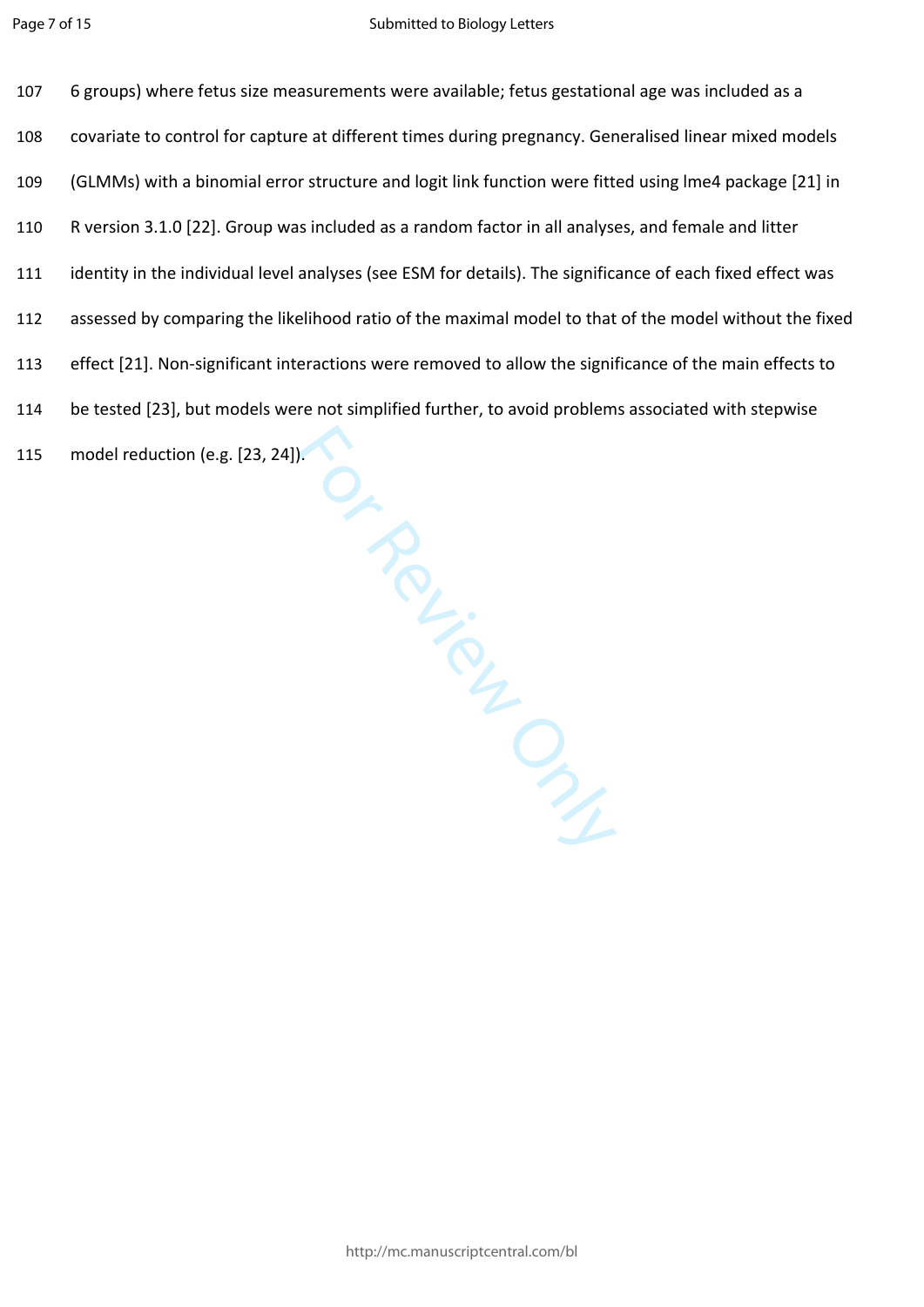116

## 117 **Results**

118

| 119 | Abortions occurred in 133 (29%) out of 461 group breeding attempts, with 2.06 $\pm$ 1.26 (mean $\pm$ S.D.) |
|-----|------------------------------------------------------------------------------------------------------------|
| 120 | females aborting in each. Out of 830 pregnancies that were confirmed by palpation and ultrasound,          |
| 121 | 361 (43%) were not carried to term. This is a conservative estimate of the overall abortion rate: most     |
| 122 | abortions occurred in the second trimester (average 43 days) and those occurring before pregnancy          |
| 123 | could be confirmed (<30 days) would go undetected.                                                         |

124

sortion was more likely when rainfall was l<br>when more females were co-breeding (β ±<br>tic effect of female group size was not sign<br>tters, abortion probability was higher for f<br>o had lower weight at conception (interaction) 125 As predicted, among litters, abortion was more likely when rainfall was low (β ± SE = -0.272 ± 0.110,  $\chi^2$ <sub>1</sub> 126 = 6.36, P = 0.012; Fig. 1a) and when more females were co-breeding (β ± SE = 0.372 ± 0.180,  $\chi^2$ <sub>1</sub> = 4.54, 127 P = 0.033; Fig. 1b); the quadratic effect of female group size was not significant ( $\beta \pm SE = -0.023 \pm 0.013$ , 128  $2<sub>1</sub>$  = 3.41, P = 0.065). Within litters, abortion probability was higher for females of lower rank, 129 particularly in females that also had lower weight at conception (interaction weight  $\times$  rank: β  $\pm$  SE = -130 1.097 ± 0.552,  $\chi^2$ <sub>1</sub>=4.157, P=0.042; Fig. 2a; all other terms P > 0.19, see ESM Table S2). Females with 131 larger fetuses were less likely to abort, and abortion probability declined with increasing fetus size 132 more steeply in lighter than in heavier females (β ± SE = 0.025 ± 0.011,  $\chi^2$ <sub>1</sub> = 9.79, N = 76, P = 0.002; Fig. 133 2b). No other terms predicted abortion probability at the individual level (ESM Table S3).

134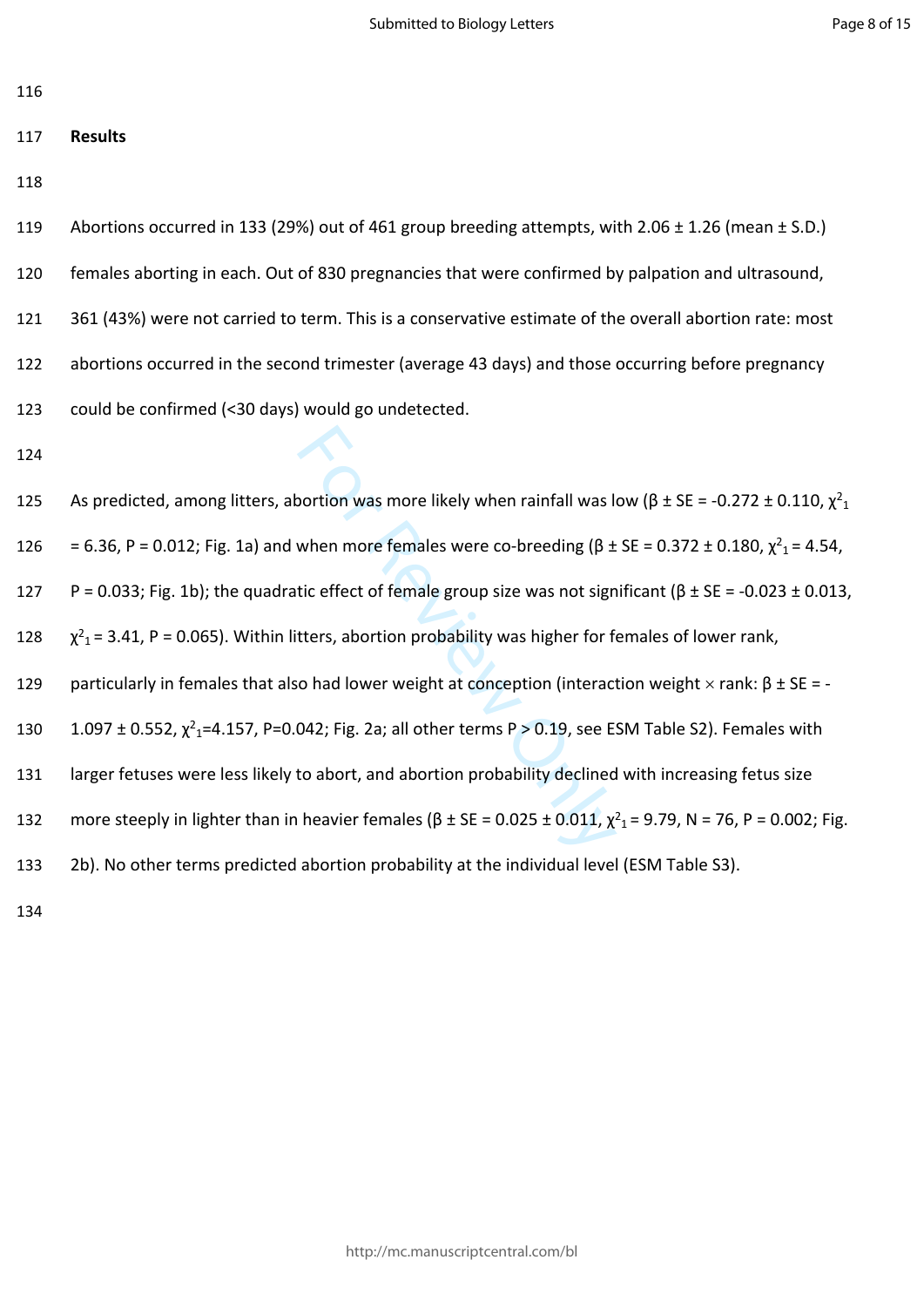**Discussion** 

 Spontaneous abortion was common in banded mongooses, with 43% of detected pregnancies not carried to term. Equally high reproductive failure rates have been found in other mammals (e.g. [25]). Across litters, abortions were more common during dry periods, when invertebrate pray is scarce, suggesting that resource limitation is an important determinant of pregnancy outcome. However, controlling for the effect of rainfall, the probability of abortion also increased with increasing female group size, suggesting that reproductive competition is also an important determinant of abortion risk. Reproductive competition is intense among female banded mongooses, and is manifested in conspicuous and violent behaviour such as infanticide and eviction of reproductive rivals. Our results show that conflict over reproduction may be resolved in subtle ways that are more difficult to detect, 146 through termination of pregnancy before offspring are produced.

The among female banded mongooses,<br>
viour such as infanticide and eviction of repluction may be resolved in subtle ways tha<br>
such thanger offspring are produced.<br>
to red squirrels (*Sciurus vulgaris* [26]) and<br>
ured as wei On an individual level, similar to red squirrels (*Sciurus vulgaris* [26]) and caribou (*Rangifer tarandus* [27]), female condition (measured as weight at conception) in conjunction with the females' social rank predicted abortion probability. As predicted, relatively young females were more likely to abort, and this effect of age rank on abortion probability was amplified for females that were in poor condition. We know from previous work that younger and lighter females are particularly responsive to reproductive competition, producing larger fetuses when female group size is large [19]. In this study we have shown that larger fetuses are less likely to be aborted, and this relationship is particularly steep for lighter females. Taken together, these findings support the idea that those females that cannot (or do not) respond to reproductive competition by increasing their fetus size instead abort their litter, conserving resources for future reproductive events that are more likely to succeed. It is also the case that lighter and younger females are more likely to forego reproduction entirely, particularly when resources are scarce (28). Our results highlight that reproductive conflict among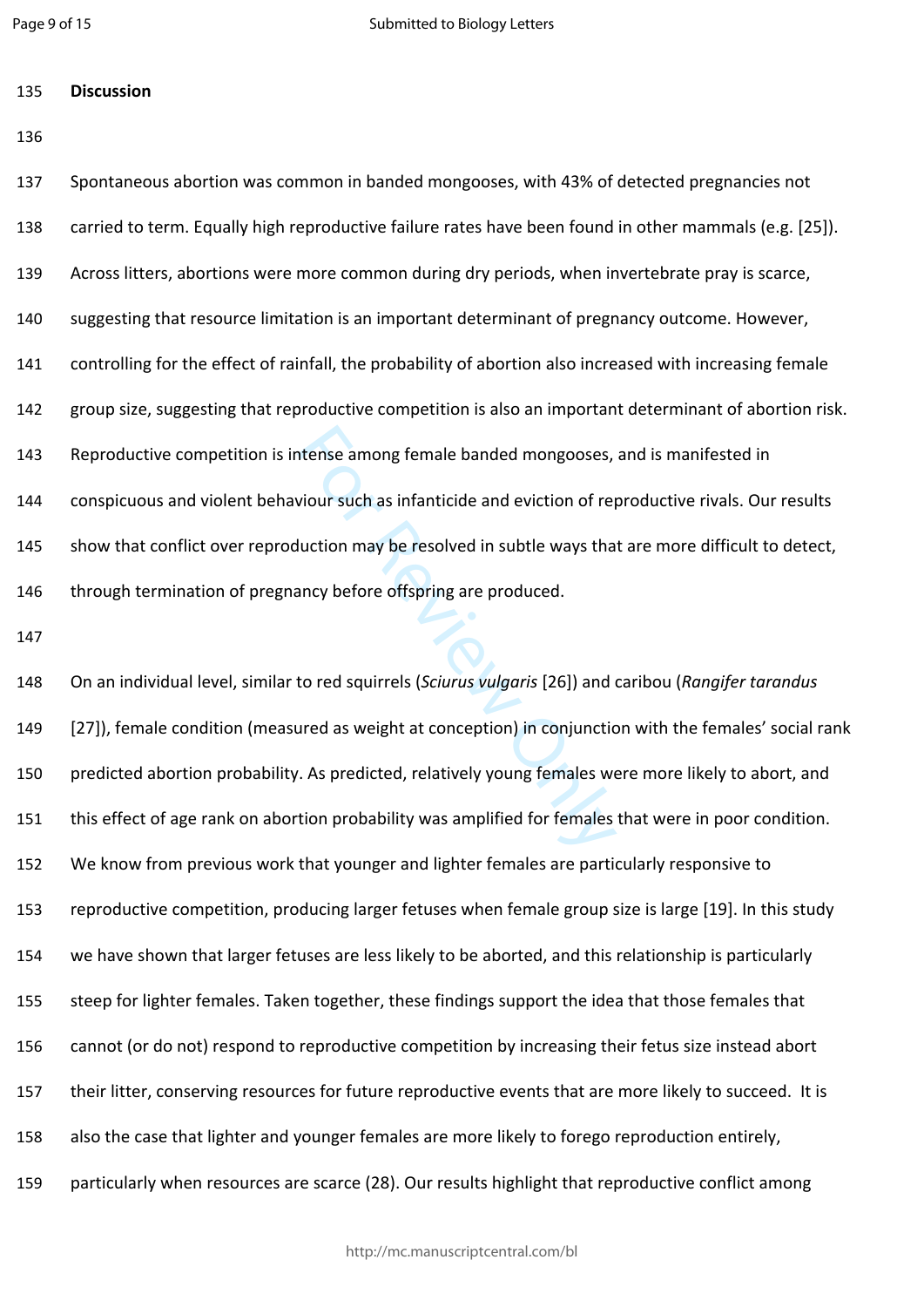females may often be resolved in subtle and complex ways, long before offspring are produced and

without any associated aggression or agonistic behaviour.

r also entail higher costs to lighter or less e<br>
se their survival or future reproduction [29<br>
hain unknown at present, but overall our re<br>
s may evolve as a response to potentially<br>
s may evolve as a response to potential At the study site, rainfall correlates with invertebrate prey abundance, and dry periods are linked with increased post-natal competition for food and access to helpers [8,14,18]. In such circumstances, low ranking and light females may gain from aborting their pregnancy to reallocate resources to a future breeding attempt in more benign and less competitive conditions [25], especially as their offspring tend to be smaller at birth and are particularly susceptible to infanticide by older, socially dominant females [12,15]. Breeding may also entail higher costs to lighter or less experienced females, and disproportionately compromise their survival or future reproduction [29, 30]. The long-term fitness consequences of abortion remain unknown at present, but overall our results suggest that spontaneous abortion patterns may evolve as a response to potentially costly female reproductive conflict.

#### **Acknowledgements**

 We are grateful to N. Guma, E. Asalu, M. Driciru and the wardens and staff of Queen Elizabeth National Park for continuous logistical support. We thank Francis Mwanguhya, Solomon Kyabulima, Kenneth Mwesige, Robert Businge and Solomon Ahabyona for assistance in the field, and previous Banded Mongoose Research Project researchers, particularly Jason Gilchrist, Matt Bell and Sarah Hodge and Neil Jordan, for their contribution to the long-term data. We thank four anonymous reviewers whose detailed comments greatly improved this manuscript. The study was funded by NERC grants (NE/E015441/1; NE/G019657/1; NE/J010278/1) and an ERC grant (grant number 309249) to MAC.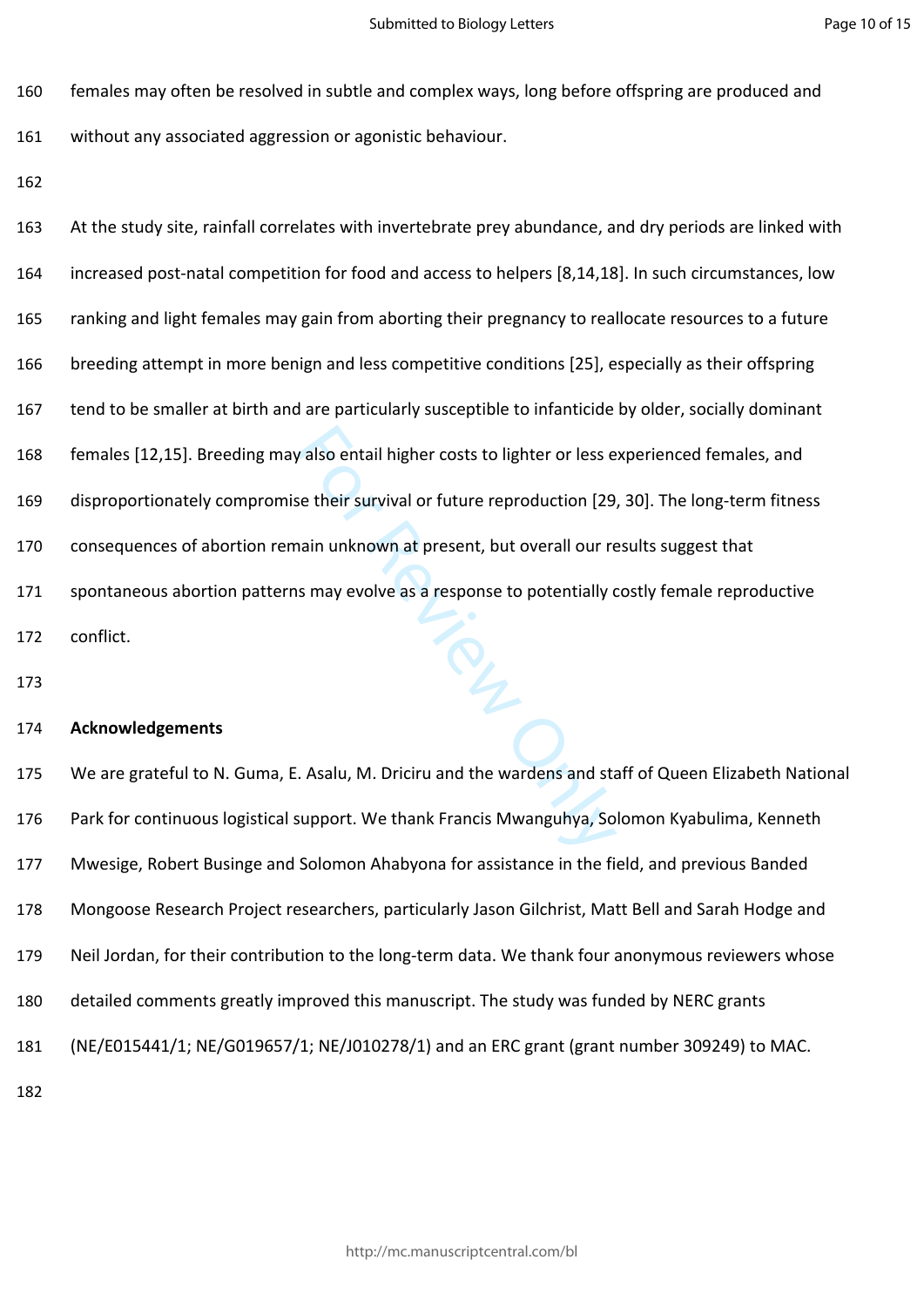- 
- 1. Stockley, P. & Bro-Jørgensen, J. 2011 Female competition and its evolutionary consequences in mammals. *Biological Reviews* **86**, 341–366. (doi:10.1111/j.1469-185X.2010.00149.x)
- 2. Holand, Ø., Gjøstein, H., Losvar, A., Kumpula, J., Smith, M. E., Røed, K. H., Nieminen, M. & Weladji, R. B. 2004 Social rank in female reindeer (Rangifer tarandus): effects of body mass, antler size and age. *J Zool* **263**, 365–372. (doi:10.1017/S0952836904005382)
- 3. Creel, S. R. & Creel, N. M. 1991 Energetics, reproductive suppression and obligate communal breeding in carnivores. *Behav Ecol Sociobiol* **28**, 263–270.
- 4. Stearns, S. C. 1992 *The Evolution of Life Histories.* Oxford, UK: Oxford University Press.
- 5. Bruce, H. M. 1959 An exteroceptive block to pregnancy in the mouse. *Nature* **184**, 105. (doi:10.1038/184105a0)
- 6. Mahady, S. J. & Wolff, J. O. 2002 A field test of the Bruce effect in the monogamous prairie vole (Microtus ochrogaster). *Behav Ecol Sociobiol* **52**, 31–37. (doi:10.1007/s00265-002-0484-0)
- 7. Roberts, E. K., Lu, A., Bergman, T. J. & Beehner, J. C. 2012 A Bruce effect in wild geladas. *Science* **335**, 1222–1225. (doi:10.1126/science.1213600)
- teroceptive block to pregnancy in the motol<br>
. O. 2002 A field test of the Bruce effect in<br> *Behav Ecol Sociobiol* **52**, 31–37. (doi:10.10<br>
rgman, T. J. & Beehner, J. C. 2012 A Bruce<br>
0.1126/science.1213600)<br>
V., Mwanguhya 8. Hodge, S. J., Bell, M. B. V., Mwanguhya, F., Kyabulima, S., Waldick, R. C. & Russell, A. F. 2009 Maternal weight, offspring competitive ability, and the evolution of communal breeding. *Behav Ecol* **20**, 729–735. (doi:10.1093/beheco/arp053)
- 9. Cant, M. A., Nichols, H. J., Johnstone, R. A. & Hodge, S. J. 2014 Policing of reproduction by hidden threats in a cooperative mammal. *PNAS* **111**, 326–330. (doi:10.1073/pnas.1312626111)
- 10. Cant, M. A., Vitikainen, E. & Nichols, H. J. 2013 Demography and Social Evolution of Banded Mongooses-Chapter Six. *Adv Study Behav* **45**, 407–445. (doi:10.1016/B978-0-12-407186- 5.00006-9)
- 11. Jordan, N. R., Mwanguhya, F., Kyabulima, S., Ruedi, P. & Cant, M. A. 2010 Scent marking within and between groups of wild banded mongooses. *J Zool* **280**, 72–83. (doi:10.1111/j.1469- 7998.2009.00646.x)
- 12. Cant, M. A. 2000 Social control of reproduction in banded mongooses. *Animal Behaviour* **59**, 147–158. (doi:10.1006/anbe.1999.1279)
- 13. Gilchrist, J. S. 2006 Female eviction, abortion, and infanticide in banded mongooses (Mungos mungo): implications for social control of reproduction and synchronized parturition. *Behav. Ecol.* **17**, 664–669. (doi:10.1093/beheco/ark012)
- 14. Marshall, H. H., Vitikainen, E. I. K., Mwanguhya, F., Businge, R., Kyabulima, S., Hares, M. C., Inzani, E., Kalema-Zikusoka, G., Mwesige, K., Nichols, H. J., Sanderson, J. L., Thompson, F. J., & Cant, M. A.2017 Lifetime fitness consequences of early-life ecological hardship in a wild mammal population. *Ecol Evol* **57**, 1–13. (doi:10.1002/ece3.2747)
- 15. Cant, M.A., Hodge, S.J., Bell, M.B.V., Gilchrist, J.S. & Nichols, H.J. 2010 Reproductive control via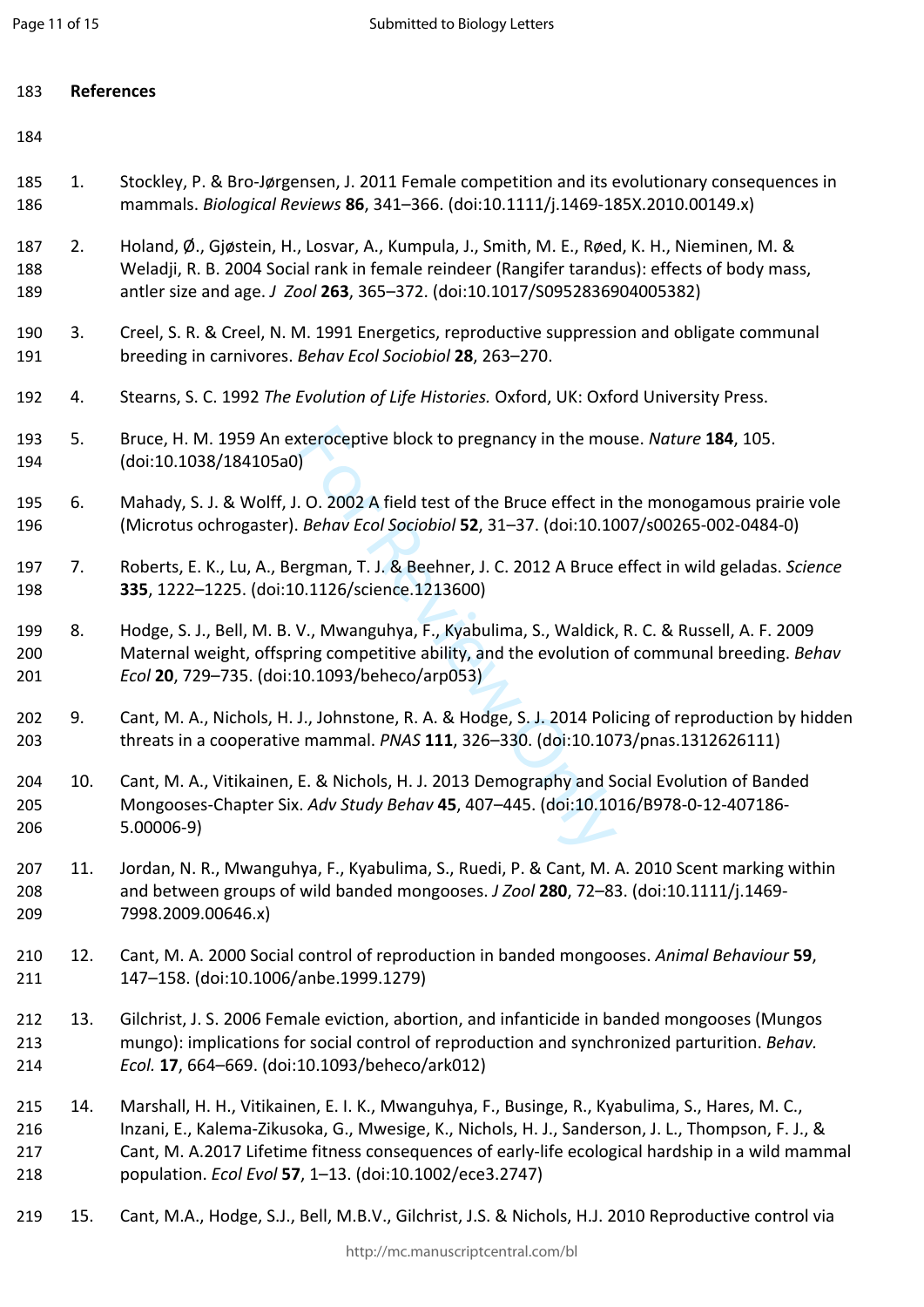- eviction (but not the threat of eviction) in banded mongooses. *Proc R Soc B* **277**, 2219–26. (doi: 10.1098/rspb.2009.2097)
- 16. Thompson, F. J., Marshall, H. H., Sanderson, J. L., Vitikainen, E. I. K., Nichols, H. J., Gilchrist, J. S., Young, A.J., Hodge, S.J. & Cant, M. A. 2016 Reproductive competition triggers mass eviction in cooperative banded mongooses. *Proc R Soc B* **283**, 20152607. (doi: 10.1098/rspb.2015.2607)
- 17. Thompson, F.J., Marshall, H.H., Vitikainen, E. I. K. & Cant, M. A Causes and consequences of intergroup conflict in cooperative banded mongooses. Animal Behaviour. Elsevier Ltd; 2017 Apr 1;126:31–40.
- 18. Marshall, H. H., Sanderson, J. L., Mwanghuya, F., Businge, R, Kyabulima, S., Hares, M. C., Inzani, E., Kalema-Zikusoka, G., Mwesige, K., Thompson, F. J., Vitikainen, E. I. K. & Cant, M. A. 2016 Variable ecological conditions promote male helping by changing banded mongoose group composition. *Behav Ecol* **27**:978–987 (doi: 10.1093/beheco/arw006)
- I. H., Sanderson, J. L., Nichols, H. J., Thomp<br>
& Vitikainen, E. I. K. 2016 Female reprodu<br>
estment in wild banded mongooses. *Sci Re*<br>
3)<br>
1. H., Thompson, F. J., Kalema-Zikusoka, G.,<br>
taneous abortion as a response to re 19. Inzani, E. L., Marshall, H. H., Sanderson, J. L., Nichols, H. J., Thompson, F. J., Kalema-Zikusoka, G., Hodge, S. J., Cant, M. A. & Vitikainen, E. I. K. 2016 Female reproductive competition explains variation in prenatal investment in wild banded mongooses. *Sci Rep* **6**, 20013–6. (doi:10.1038/srep20013)
- 20. Inzani, E. L., Marshall, H. H., Thompson, F. J., Kalema-Zikusoka, G., Cant, M. A. & Vitikainen, E. I. K. 2019 Data from: Spontaneous abortion as a response to reproductive conflict in the banded mongoose. FigShare digital depository (https://doi.org/10.6084/m9.figshare.5572408.v1)
- 21. Bates, D., Mächler, M., Bolker, B. & Walker, S. 2015 Fitting Linear Mixed-Effects Models Using lme4. *J Stat Soft* **67**, 1–48. (doi:10.18637/jss.v067.i01)
- 22. R Core Team 2016 *R: A Language and Environment for Statistical Computing*. R Foundation for Statistical Computing, Vienna, Austria.
- 23. Engqvist, L. 2005 The mistreatment of covariate interaction terms in linear model analyses of behavioural and evolutionary ecology studies. *Animal Behaviour* **70**, 967–971. (doi:10.1016/j.anbehav.2005.01.016)
- 24. Forstmeier, W., & Schielzeth, H. 2011 Cryptic multiple hypotheses testing in linear models: Overestimated effect sizes and the winner's curse. *Behav. Ecol. Sociobiol*. **65**, 47–55. (doi: 10.1007/s00265-010-1038-5)
- 25. Wasser, S. K. & Barash, D. P. 1983 Reproductive suppression among female mammals: implications for biomedicine and sexual selection theory. *Q Rev Biol* **58**, 513–538.
- 26. Wauters, L. & Dhondt, A. A. 1989 Body Weight, Longevity and Reproductive Success in Red Squirrels (Sciurus vulgaris). *J Anim Ecol* **58**, 637. (doi:10.2307/4853)
- 27. Cameron, R. D., Smith, W. T., Fancy, S. G., Gerhart, K. L. & White, R. G. 2011 Calving success of female caribou in relation to body weight. *Can Zool* **71**, 480–486. (doi:10.1139/z93-069)
- 28. Nichols, H.J., Bell M.B.V., Hodge S.J. & Cant M.A 2012 Resource limitation moderates the adaptive suppression of subordinate breeding in a cooperatively breeding mongoose. *Behav Ecol* **23**:635–42. (doi: 10.1093/beheco/ars008)
- 29. Hanssen, S. A., Hasselquist, D., Folstad, I. & Erikstad, K. E. 2005 Cost of reproduction in a long-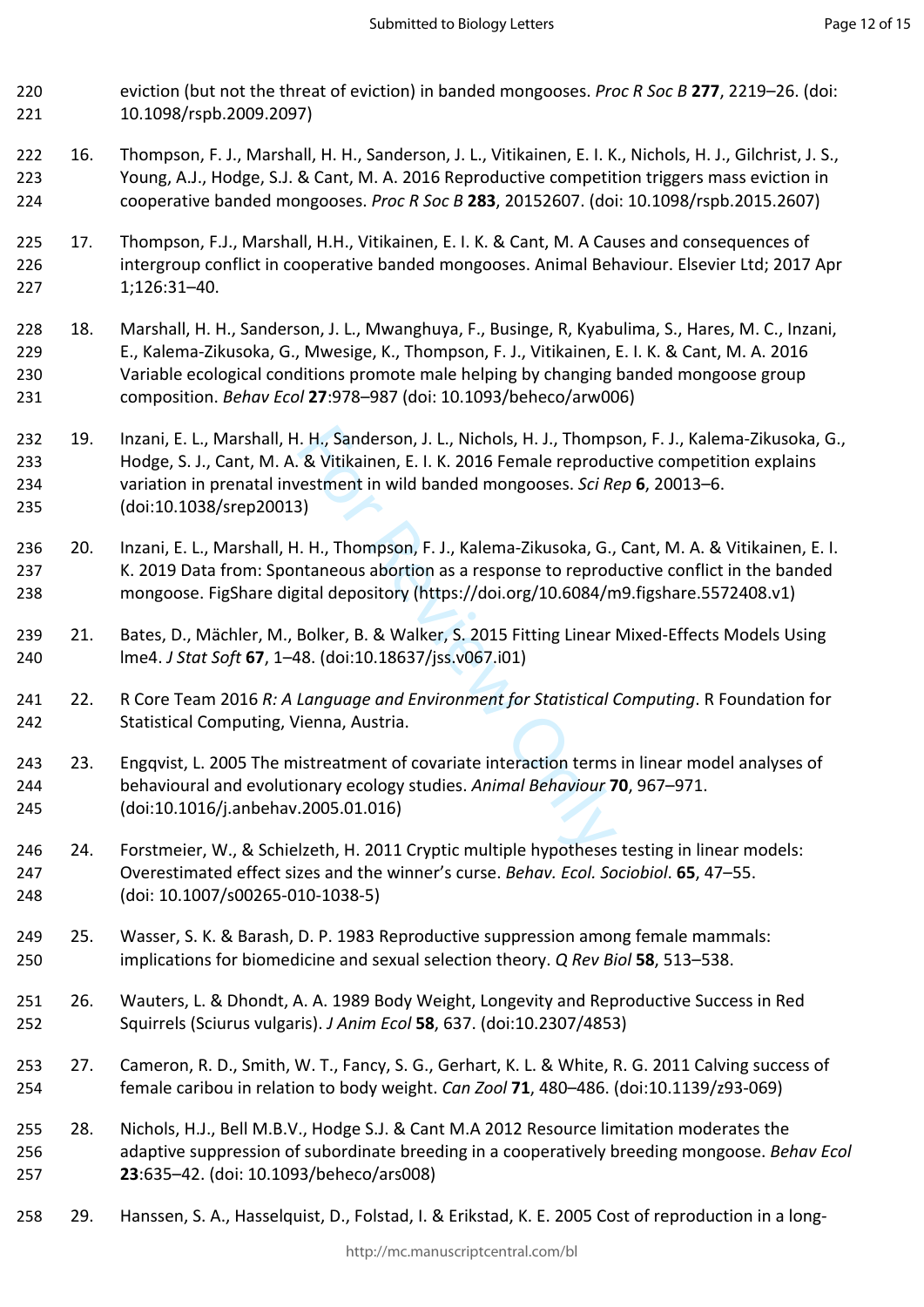- lived bird: incubation effort reduces immune function and future reproduction. *Proc R Soc B* **272**, 1039–1046. (doi:10.1098/rspb.2005.3057)
- 30. Reid, J. M., Bignal, E. M., Bignal, S., McCracken, D. I. & Monaghan, P. 2003 Age-specific reproductive performance in red-billed choughs Pyrrhocorax pyrrhocorax: patterns and processes in a natural population. *J Anim Ecol* **72**, 765–776. (doi:10.1046/j.1365- 2656.2003.00750.x)
- 31. Gilchrist, J. S., Otali, E. & Mwanguhya, F. 2004 Why breed communally? Factors affecting fecundity in a communal breeding mammal: the banded mongoose (Mungos mungo). *Behav Ecol Sociobiol* **57**, 119–131. (doi:10.1007/s00265-004-0837-y)

For Review Only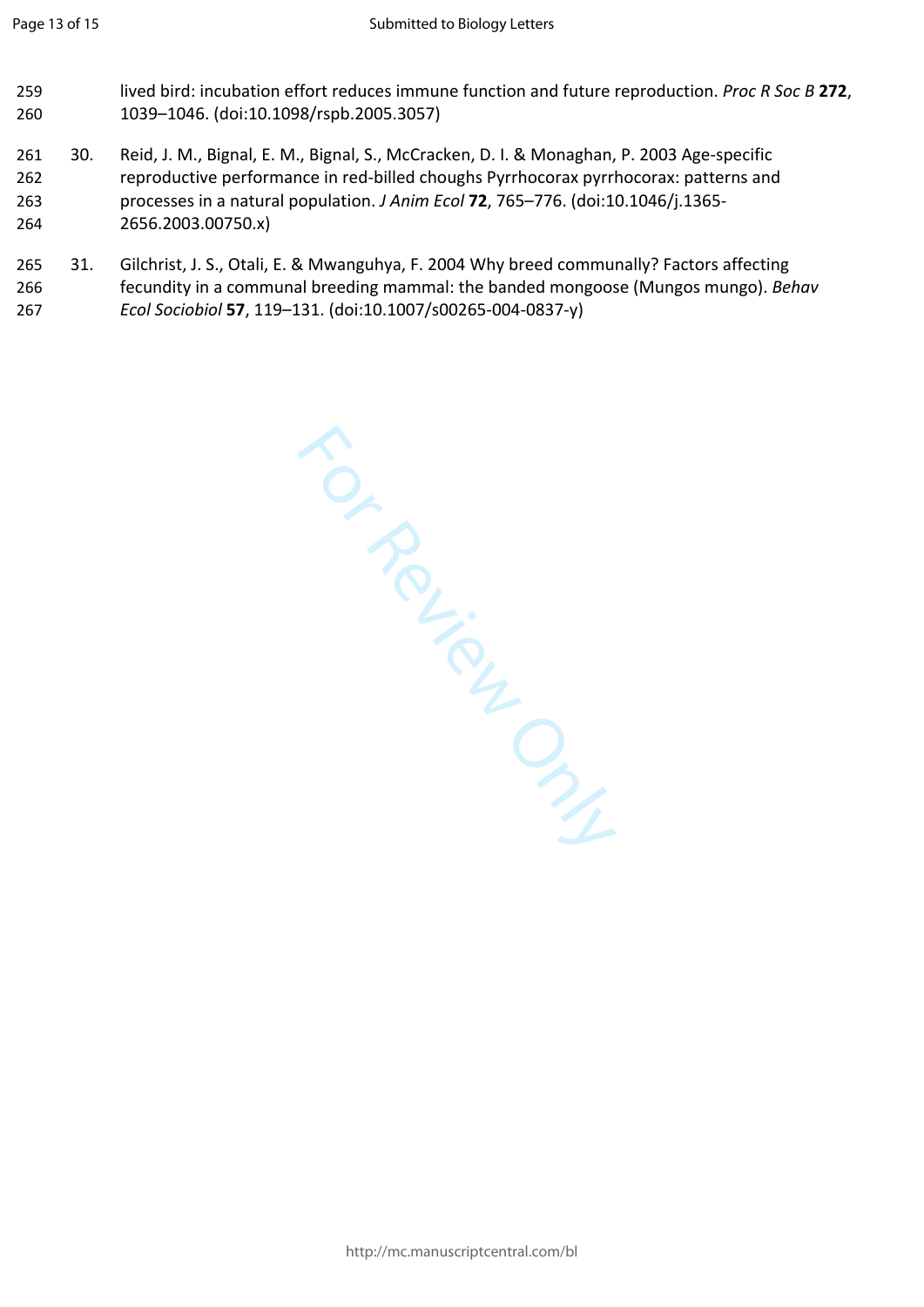FIGURES

 Figure 1. Litter-level predictors of abortion in wild banded mongooses. Abortions were more likely to occur in a given breeding attempt (a) when rainfall was low, and (b) in breeding attempts under more intense reproductive competition (when more females were co-breeding). The line and shaded area 273 represent model predictions  $\pm$  SE from a binomial GLMM, accounting for the random effect of group identity, and the points are raw data (jittered for clarity in b).

evel predictors of abortion probability in w<br>mpts where abortions occurred, individual<br>tive rank (1 = lowest rank), particularly in l<br>(red), and (b) decreased more steeply with<br>emales (red). The lines and shaded areas re<br>t Figure 2. Figure 2. Individual level predictors of abortion probability in wild banded mongooses. For a given female, in breeding attempts where abortions occurred, individual probability of abortion (a) 278 increased with decreasing relative rank  $(1 =$  lowest rank), particularly in light females (blue) as compared to heavier females (red), and (b) decreased more steeply with increasing fetus size in light 280 females (blue) than in heavy females (red). The lines and shaded areas represent model predictions ± SE from binomial GLMMs, plotted for light (25% quartile = 1200g: dotted line, blue area) and heavy females (75% quartile = 1550g: solid line, red area) after accounting for the random effects of female, litter and group identity. Dots are raw datapoints, jittered for clarity. Note that in the analyses female weight was used as a continuous predictor, and weight categories are drawn for illustration only.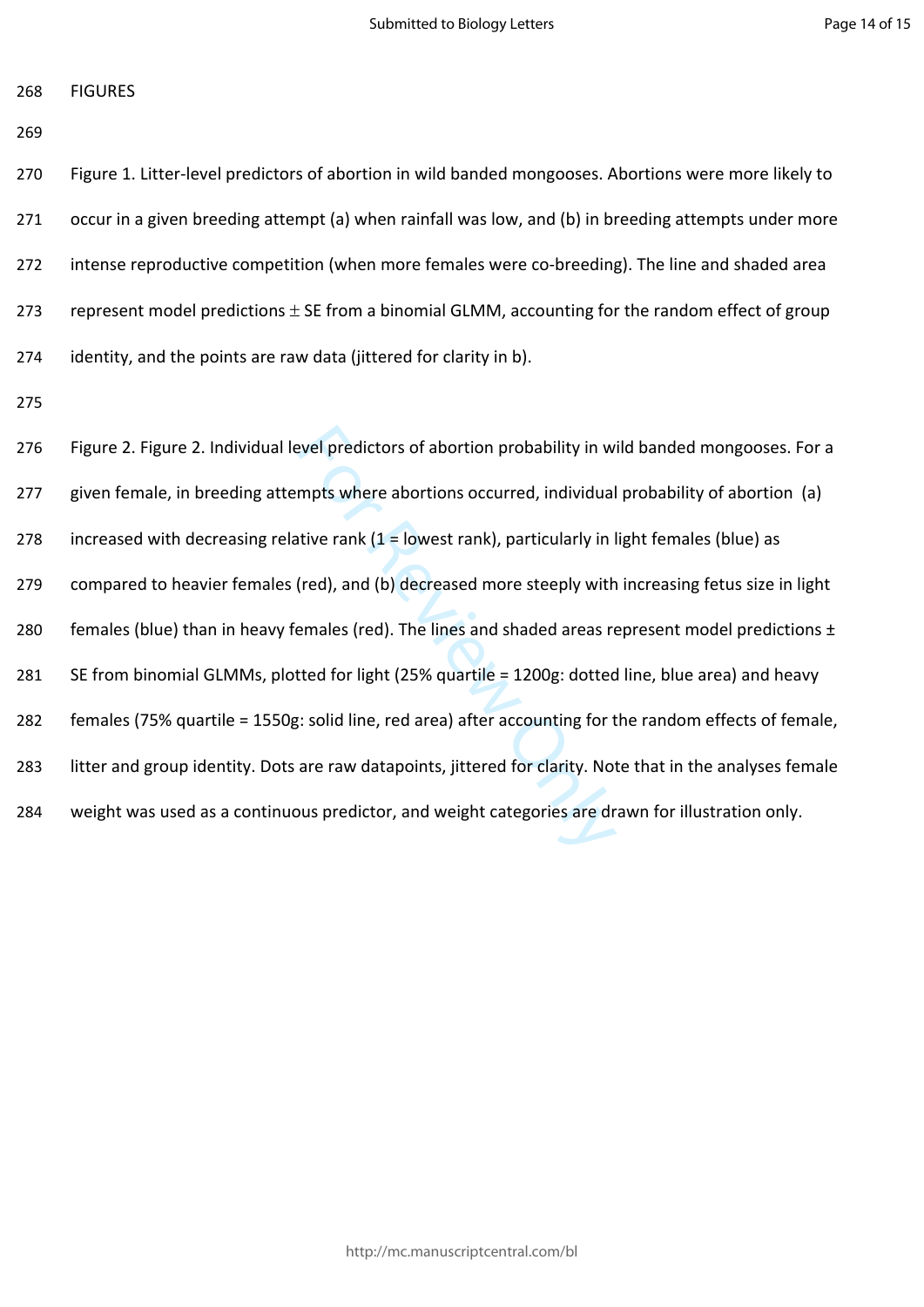